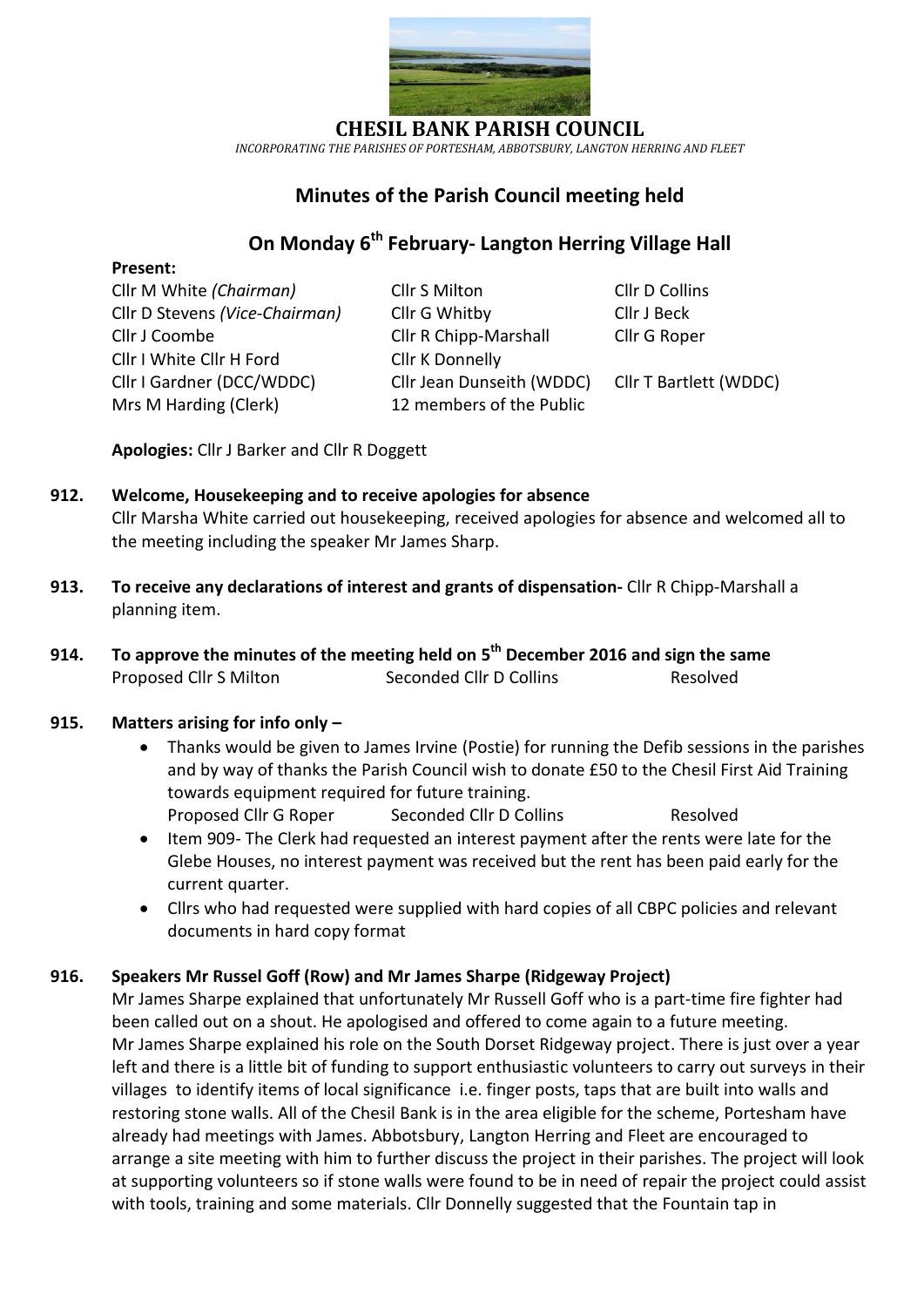## SIL BANK PARISH COUNC

*INCORPORATING THE PARISHES OF PORTESHAM, ABBOTSBURY, LANGTON HERRING AND FLEET*

Abbotsbury would fit this project and was encouraged to arrange a meeting with James and the Abbotsbury Cllrs. James was thanked for attending and speaking on this community project.

### **917. Democratic Forum for agenda items only-**

Mr David Wood the tenant on the land proposed to be developed at East Farm spoke of his concerns on the planning application. Issues such as foul drainage and a soakaway are proposed to be placed very close his home. The proposed dwelling will overlook their property; Mr Wood disputed the statement in the application that the issues on overgrown and untidy garden as this is a haven for wildlife and is their vegetable garden. Mr Woods agreed that a new affordable dwelling would help local housing needs but not the size of dwelling being proposed.

Mr Wood also expressed his concerns about Sat Navs taking vehicles along the Gorwell Road where it is not suitable for 2 vehicles to pass on much of the route.

Mr Taylor said he was not in favour of a donation towards the Abbotsbury Churchyard railings.

Mr Lee Worsley (Ducks Farm Shop) commented on the non-material amendment at 2 Bramdon Lane as there is not enough room for the number of vehicles proposed to access their allocated places and as it is non-material there is not the opportunity to comment. There is a real risk to public safety with pedestrians using the farm shop also the issue of the car parking on the road causes an issue to flow of traffic has still not been resolved. Sarah Pilcher (PCSO) explained that unless it is causing an obstruction then it is not a police matter, the PC were advised to speak to highways to see if there was any way of restricting parking at times when the bus is at the bus stop. Cllr Bartlett (WDDC) explained that the wrong plans have been submitted and WDDC are still waiting for the applicant to resend a new plan.

#### **918. Reports from the Parishes**

#### **i. Abbotsbury**

Cllr Stevens provided a report of issues in the village; benches need attention, vegetation cutting back on the green, flooding at the bottom of station road and the lines on top of Abbotsbury hill need reinstating.

#### **ii. Portesham**

After inspections of the Play area, Cemetery and Churchyard there are some areas that require attention, The PCC have reported issues with the Tombstones and the Wall in Church Street which needs some repairs. The PC is responsible for the maintenance of the Closed Churchyard and need to clarify this further before carrying out repairs. Phone box has recently been painted and will be added to the painting schedule in the future.

#### **iii. Langton Herring**

The Play area requires some painting work and the notice board needs to be re-varnished

#### **iv. Fleet**

Fleet gates are in good order but the vegetation needs tidying around the area and the overgrown hedge at the top of Fleet Road.

Letters will be sent to contractors to complete some of the works that have been identified prior to the end of the financial year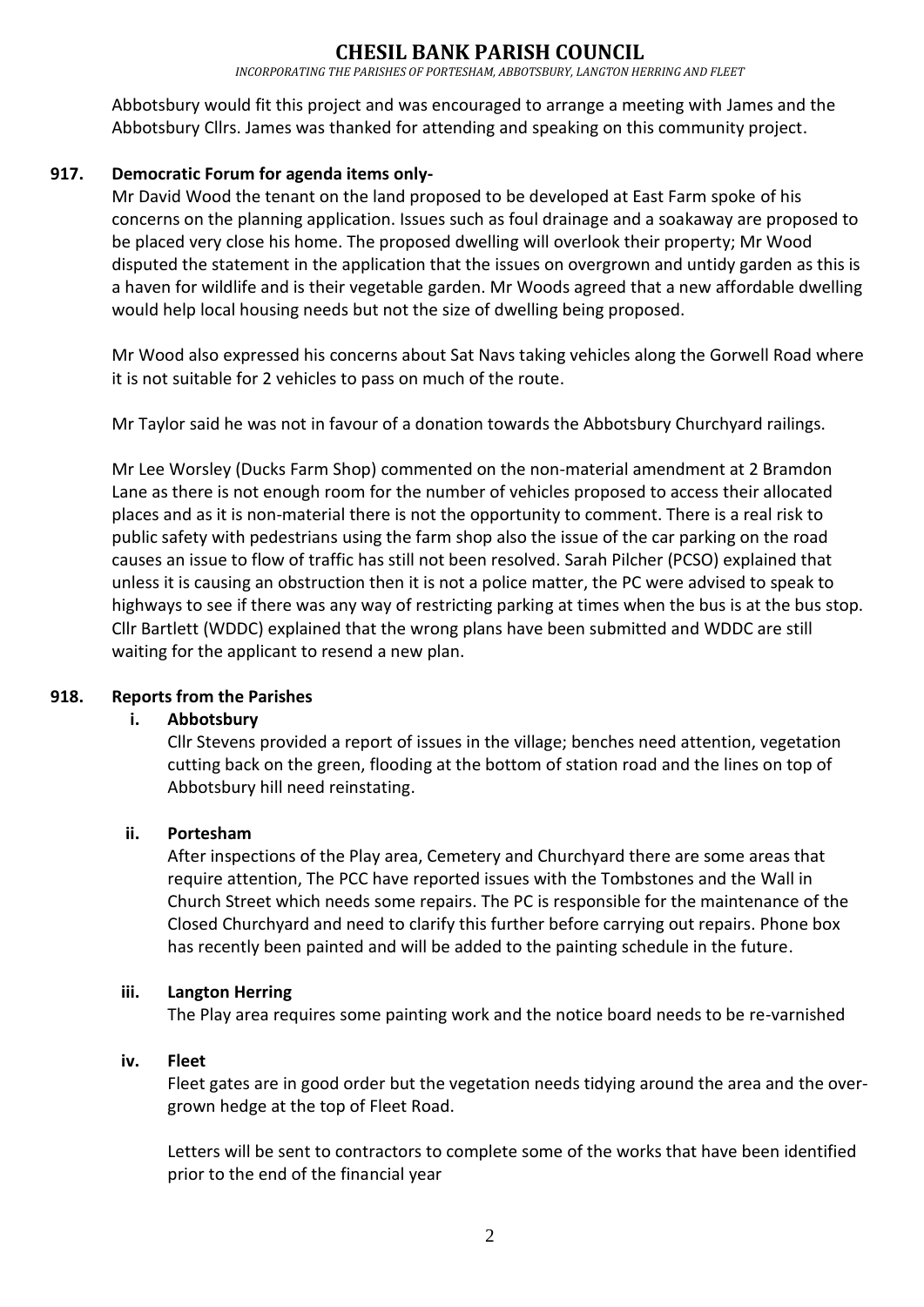## **IESIL BANK PARISH COUNCIL**

*INCORPORATING THE PARISHES OF PORTESHAM, ABBOTSBURY, LANGTON HERRING AND FLEET*

### **919. To consider all correspondence received for decision, consultation and information (see list)**

- The Clerk brought to the attention of the Council the consultations on dog related issues and anti-social behaviour.
- $\bullet$  The Dorset Best village competition 2017 entry by date  $10^{th}$  April
- New external auditors have been appointed for the year 2017/18
- Langton Herring defib cabinet is not working correctly this will not affect the defib itself but needs action
- Vegetation clearing day on Portesham Churchyard wall carried out  $4<sup>th</sup>$  Feb
- 2 burials booked in Portesham Cemetery

#### **920. Finance**

**i. To consider financial help towards the cost of installing railings at St Nicholas Church**  The Council have not received any further information or quotes so will defer this decision until there is an official spec for the work and a risk assessment has been carried out.

### **ii. To consider a donation to Chesil Bank Pre-school for their allotments**

A letter was received from the pre-school requesting funds towards their project to grow produce on allotments and cook with the food, the Parish Council were very impressed with the letter and agreed to make a donation of £500.00 towards the project. The pre-school will be asked if they would like to help or have a stall at the Chesil Fayre Proposed Cllr H Ford Seconded Cllr S Milton Resolved

#### **iii. To consider the annual donation for Insurance to Abbotsbury Playground Group**

This was approved, The Playground group will be asked if they would like to have a stall or help at the Chesil Fayre.

Proposed Cllr K Donnelly Resolved Cllr D Collins Resolved

#### **iv. To consider receipts and payments**

The full payments list and finance report was previously circulated to Council members, all payments have been authorised and paid in line with the necessary internal controls and contracts

| <b>Receipts</b>               |                          |                 |
|-------------------------------|--------------------------|-----------------|
| Stonewater                    | Glebe House rents        | 1609.59         |
| <b>HMRC</b>                   | Vat Refund               | 862.17          |
| Internet Cafe                 | <b>Takings</b>           | 9.00            |
| Harding                       | Allotments               | 20.00           |
| <b>NS&amp;I</b>               | Interest                 | 97.90           |
| <b>Payments</b>               |                          |                 |
| <b>HMRC</b>                   | <b>HMRC</b>              | 17.09           |
| Portesham VH                  | <b>Hall Hire</b>         | 24.00           |
| Langton Herring               | Hall Hire                | 15.00           |
| <b>Wessex Ground Services</b> | Grass cutting contract   | 81.50           |
| Proposed Cllr D Stevens       | Seconded Cllr K Donnelly | <b>Resolved</b> |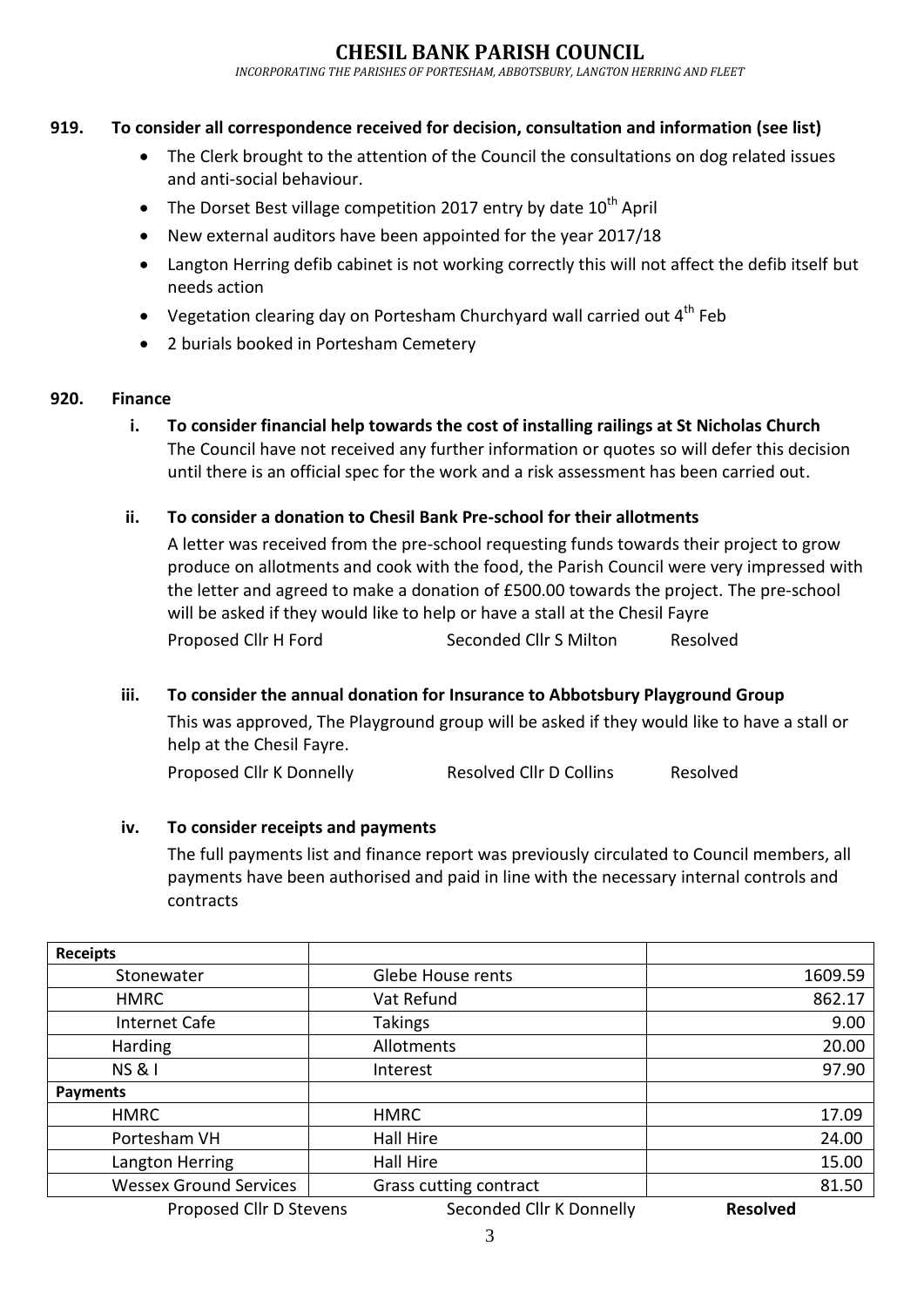Bank Balances as at the end of January 2017 **£33072.14** £6000.00 will be transferred to the N S & I

## **921. To consider all planning applications in circulation or commented on since the last meeting**

- **i. WD/D/16/002527** Trafalgar Farm-Use of the land for the stationing of a caravan for residential purposes (Certificate of Lawfulness (Existing)- The PC commented that it was aware that a caravan had been sited on the farm yard but unaware if it was for residential purposes.
- **ii. WD/D/16/002874-** Demolition of existing outbuilding and rebuild of Annexe to Rocket-Portesham- Cllrs visited the site and commented on how this outbuilding will be occupied as it is not stated in the application, any approval restricts the ancillary dwelling to be associated with the existing dwelling and prohibits the sale of the annexe separately.
- **iii. WD/CA/17/00021-** 2 Walnut Orchard- T1 Walnut fell- No objections
- **iv. WD/CA/17/00030-** 5 Cemetery Road- T1 Ash pollard to 2.5 m T2 Fir Fell- No objections
- **v. WD/D/16/002520-** 2 Bramdon Lane Portesham- Amendment to planning approval- non material amendment info only
- **vi. WD/D/16/002546** Rodden Farm, Rodden- Change of use and alterations of agricultural building for storage and operation of business for hire of specialist marine access- site visits held and no objection raise but the PC as long as water and drainage issue are dealt with and environmental health are aware of the operations
- **vii. WD/D/16/002887** Demolish existing garages & erect a new dwelling- CBPC OBJECT to this application, there is no DDB in Abbotsbury the size and style of the development is out of keeping with the village, whereas a smaller development of affordable homes would be welcomed. Also in removing the garages it takes away a valued community facility.
- **viii. WD/D/16/002726** Field south of Meadens Caravan Site- Erect animal feed store (adjoining Parish)- CBPC OBJECT to this application on the grounds that it in an AONB, the agricultural area is too small and not sustainable.
	- **ix. WD/D/16/002750** Land adjacent Whitmore Coppice- Amendment to planning permission relocation of entrance- non material amendment- no objections
	- **x. To discuss any other planning applications/enforcements** No further updates on Fleet Castle, the works on Portesham Hill have been reported to enforcement for further investigation, concerns were raised on the caravan site below the scrap yard this will be monitored.

## **922. Highways-**

- **i.** Responsibility for the SID- The Sid battery charging and deployment of the SID will now be done by both Portesham and Abbotsbury parish Cllrs.
- **ii.** A response has been received regarding the error in white lining at the top of Abbotsbury Hill, explaining that there are no plans to alter the markings at this time; the clerk will arrange a site meeting to discuss this further.

## **923. To consider a report of RoW issues in the Parishes**

Seaway lane is in a state Cllr Donnelly to contact Russel Goff (DCC RoW).

## **924. Working Group reports:**

## **i. Recreation Chesil Fayre organising event for 2017**

There will be meeting of the working group and volunteers on Monday 27th Feb at Kings Arms at 7.30pm Cllrs from each of the 4 parishes will be on the group and active in